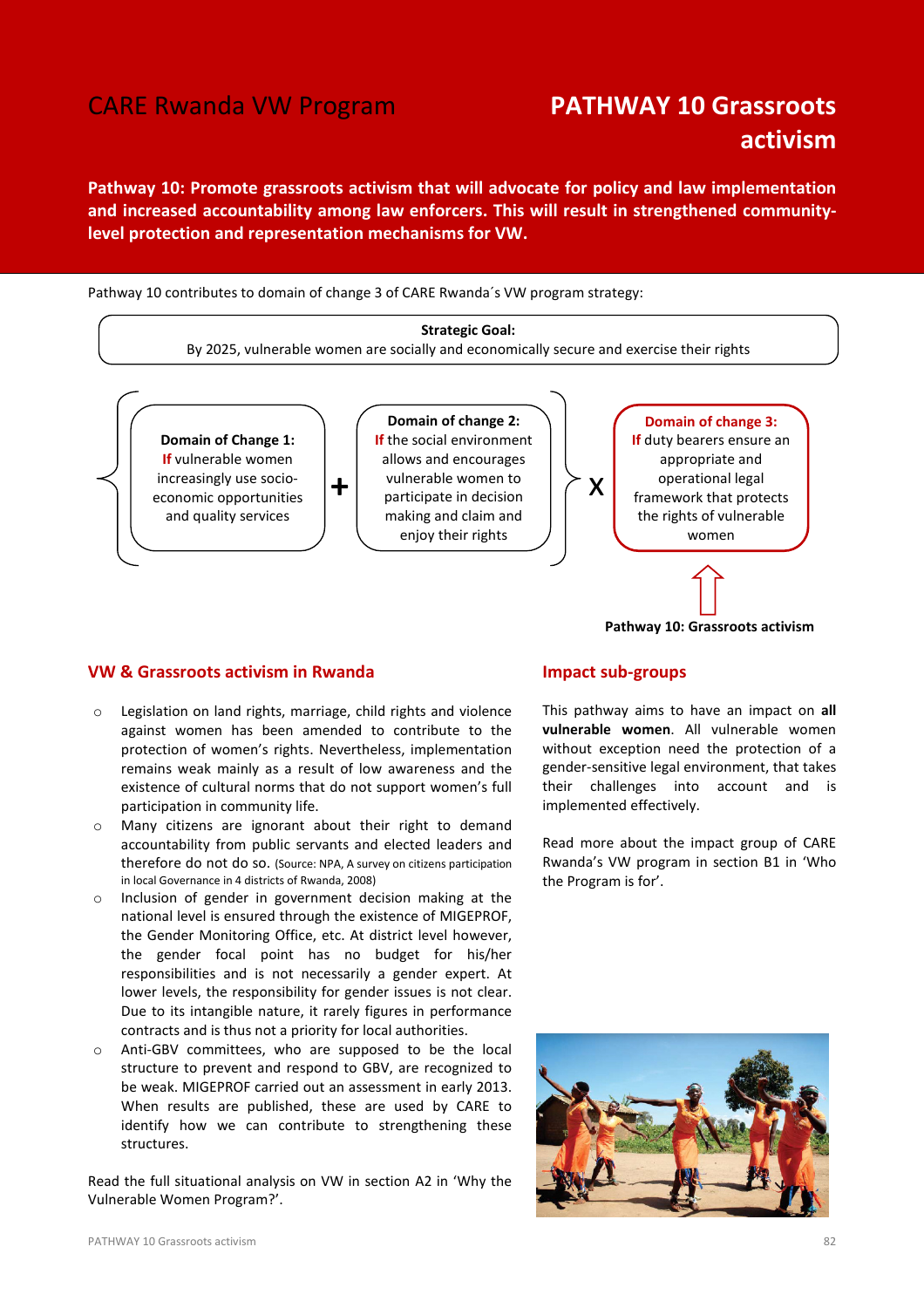#### Strategic partners

CARE Rwanda is committed to work in partnership. In this pathway, our strategic partners are:

- o The National Women's Council at the decentralized levels, uniting women's voices at different scale levels.
- o Local authorities at district and sector level, in order to gain their support for the initiatives of grassroots activists.
- $\circ$  JADF, where we can find allies when it comes to advocacy at the local level.

Apart from the strategic partners, many implementing partners contribute to this pathway. Please refer to our website for the descriptions of the projects under this pathway and get to know our implementing partners.



#### Policy context

CARE Rwanda's work on this pathway is informed by the Government of Rwanda's policy context. Of specific importance to this pathway are:

- o The Constitution (2003) is highly gender-sensitive and is the basis for gender-equality in other laws and policies. The EDPRS II (2013) includes 'family and gender' as one of its cross-cutting themes.
- o The National Decentralization Policy (MINALOC, 2000) is the basis for making the lower scale levels a solid level of service delivery, and as such potentially contributes to an important extent to the effective implementation of many other laws and policies.
- o The following laws and policies are all subject of currently ongoing advocacy efforts, and as such also relevant for possible initiatives local activism to complement advocacy by CARE Rwanda and its partners:
	- o The National Social Security Policy (MINECOFIN, 2009), including the regulations on U-SACCOs;
	- o The National Law on Prevention and Punishment of Gender Based Violence (MINIJUST, 2009 )
	- o The National Policy Against Gender-Based Violence (MIGEPROF, 2011)
	- o The National Gender policy (MIGEPROF, 2011)
	- o The Law on matrimonial regimes, liberalities and successions (1999);
	- o The Organic Law Determining the Use and Management of Land in Rwanda (2005);
	- The Reproductive Health Policy (MINISANTE, 2003), which is targeted specifically with the objective to improve its implementation for Historically Marginalized people.

Besides the above mentioned policies, a number of laws, policies and strategies are relevant to the VW program as a whole. These are described in section A3 in 'Why the Vulnerable Women Program?'.

#### Our approach

In order to promote grassroots activism in favor of VW, CARE Rwanda and its partners use a combination of welltested models and innovative approaches, including the following:

#### Community Scorecard

The Community Scorecard (CSC) is an approach that facilitates dialogue between citizens and duty bearers. It allows citizens to monitor and give feedback on the quality of a certain service provided. Through the process, they are enabled to advocate with the duty bearers (typically including service providers and local authorities) to solve certain problems or prioritize specific areas of service delivery. At the same time, duty bearers have the opportunity to explain their decisions and challenges, and engage citizens in service provision. The CSC aims to improve citizen participation in decision making, transparency and accountability, while at the same time improving the quality of the service delivered to the citizens.

In the light of this pathway, the training of community volunteers to facilitate further cycles of the CSC is of specific importance. This allows communities to continue to implement the CSC without support from CARE or its partners. For more information on the Community Scorecard, please refer to section C2 in 'What the Program does'.

#### GBV activists, peer educators and case managers

GBV activists are community volunteers that fight against GBV in their community. They do so by advocating with local authorities and service providers to act against GBV, for example for punishment of those who commit GBV. This is done based on evidence collected in the community, showing the prevalence of GBV and its consequences. Next to this, GBV activists aim to achieve social change, by challenging norms and behavior that allow GBV through discussion and exercises.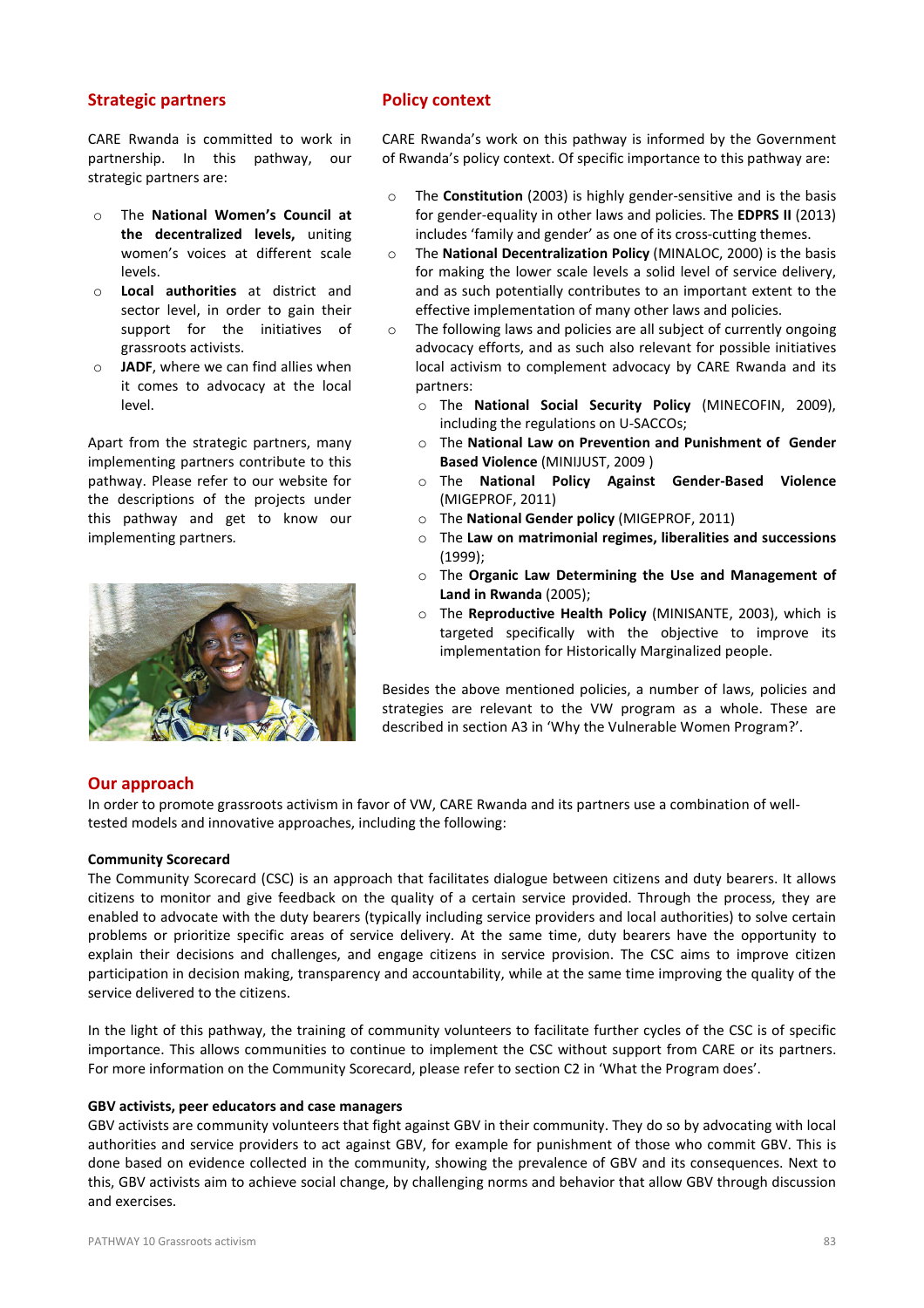GBV peer educators, like GBV activists are community volunteers. They however focus on raising awareness on GBV, related laws and policies, and the different negative consequences of GBV. They support families living with conflict, visiting them to discuss, pose questions to challenge their behavior and advice them to help solve the conflict.

While activists and peer educators aim to contribute to a lower prevalence of GBV in their communities, case managers focus on supporting women who experienced GBV. The support focuses on accessing services and obtaining justice, but can also include i.e. direct psychosocial support or mediation to solve the conflict underlying the act of GBV. In addition, case managers work together with service providers to see that GBV cases are being followed up. All GBV cases reported to case managers are stored in a GBV MIS. Data are analyzed and used to inform decision-making of members of the National CSO Network on their programming and advocacy agenda.

GBV activists, peer educators and case managers receive training to understand and be able to carry out their specific roles, are initially intensively coached in order for them gain confidence, and are linked to each other for the necessary peer support. Lastly, they are linked to national civil society organizations and policy makers to more effectively advocate and seek services for those affected by GBV. Based on the experience from the Great Lakes Advocacy Initiative (GLAI), this approach is scaled up with partners. For more information on CARE Rwanda's approach to GBV prevention and response, please refer to section C2 in 'What the Program does'.

#### Facilitation of communities´ participation in the Sixteen Days of Activism

The Sixteen Days of Activism is an international campaign that is organized each year and that asks attention for GBV, aiming to promote behavioral change and political commitment. Around the world, activities are organized at national and local level. CARE Rwanda and its partners assist local activists to organize events as well in order to promote change in their communities. This could include marches, theatre, sport events, etc. all combined with messages and discussions around GBV.

#### Facilitation of inclusive committees for increased participation of the most marginalized

CARE Rwanda recognizes that sometimes, certain groups need extra stimulus to engage with duty bearers. In such cases, the set-up of committees that containing marginalized citizens as well as duty bearers, is facilitated. These committees serve as a platform for participation, consultation and joint decision making around a specific topic. It creates a safe space for marginalized citizens to voice their opinion, while it facilitates duty bearers to include those citizens that are often difficult to reach.

CARE Rwanda has experience in this with regards to Historically Marginalized People. This group generally benefits less from other possibilities to participate in decision making, such as those described above. CARE and its partners have facilitated set up of committees of around 6-10 members, including both duty bearers at the local level as well as representatives from the Historically Marginalized Community, with the objective to discuss how to improve access to health services for this specific group of citizens. As such, an environment for dialogue and advocacy is created, enabling HMP and duty bearers to discuss with each other. At the same time, it builds capacity and confidence of the committee's members to participate also in other forums. As CARE Rwanda and its partners have successfully piloted this approach, it is ready to be scaled up.

#### Involvement in national budgeting & alternative budgeting

The Government of Rwanda provides its citizens the opportunity to attend certain key meetings where the national budget is explained, discussed, and voted for. CARE Rwanda raises awareness on this possibility and encourage citizens as well as civil society organizations to participate during these meetings, with a specific focus on the participation and representation of vulnerable women. Where deemed relevant, CARE Rwanda and its partners engage in these discussions themselves to advocate for the allocation of sufficient budget to the protection of and service delivery to vulnerable women.

In addition, CARE Rwanda links up with other organizations that are engaged in alternative or participatory budgeting. This process allows citizens to voice their priorities and concerns regarding the national budget to the government, by presenting their proposed alternative to the government's budget. Some experience exists within CARE Rwanda, especially from the PPIMA project. This experience will be built on for further innovation and strengthening of the approach.